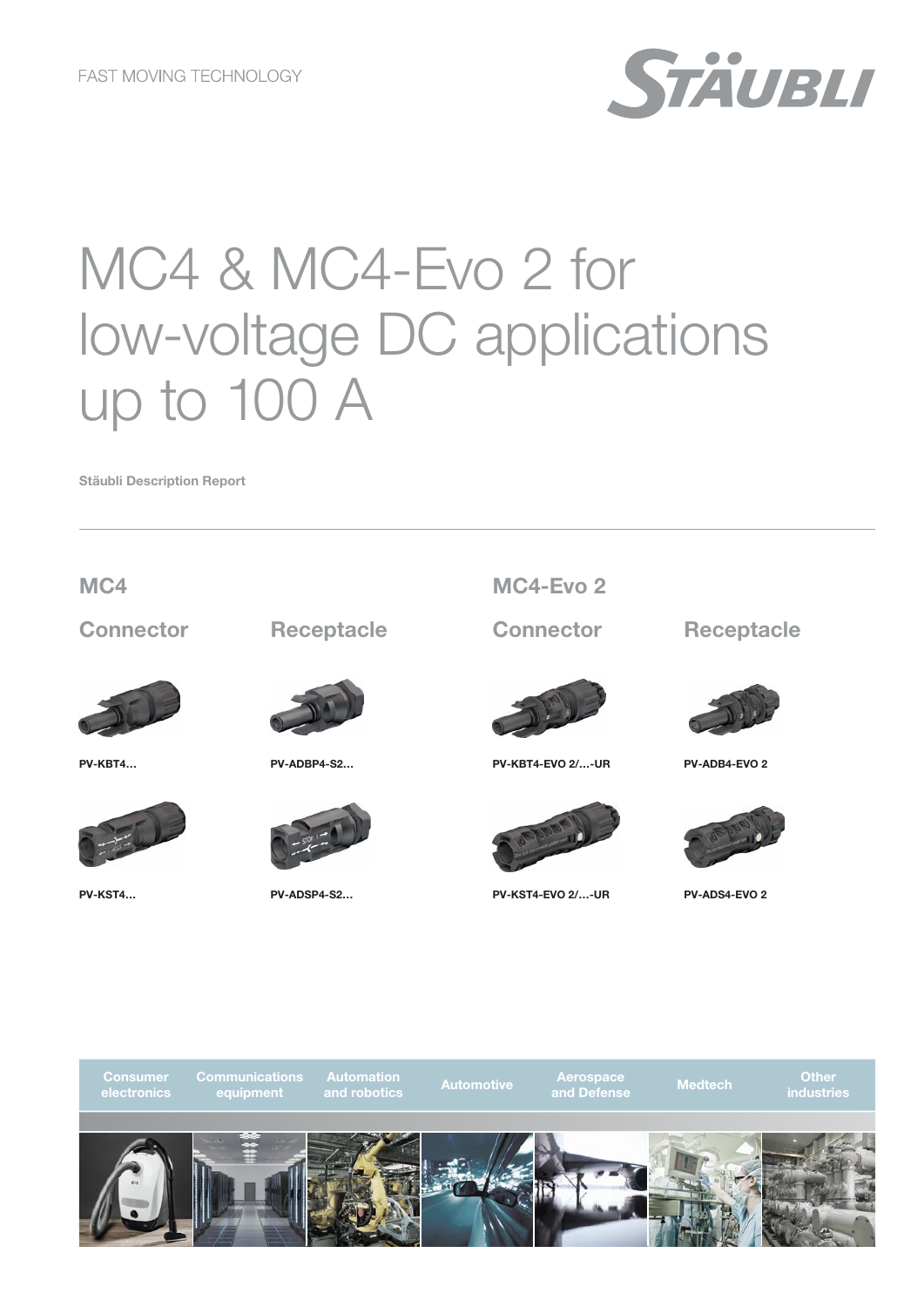# **Content**

| $\mathbf{1}$ . | Information on standards and certification3 |  |
|----------------|---------------------------------------------|--|
| 2.             |                                             |  |
| З.             |                                             |  |
| 4.             |                                             |  |
| 4.1            |                                             |  |
| 4.2            |                                             |  |
| 5.             |                                             |  |
| 6.             |                                             |  |
| 6.1.           |                                             |  |
| 6.2.           |                                             |  |
| 7.             | Maximum currents and temperatures-          |  |
|                |                                             |  |
| 8.             |                                             |  |
| 9.             |                                             |  |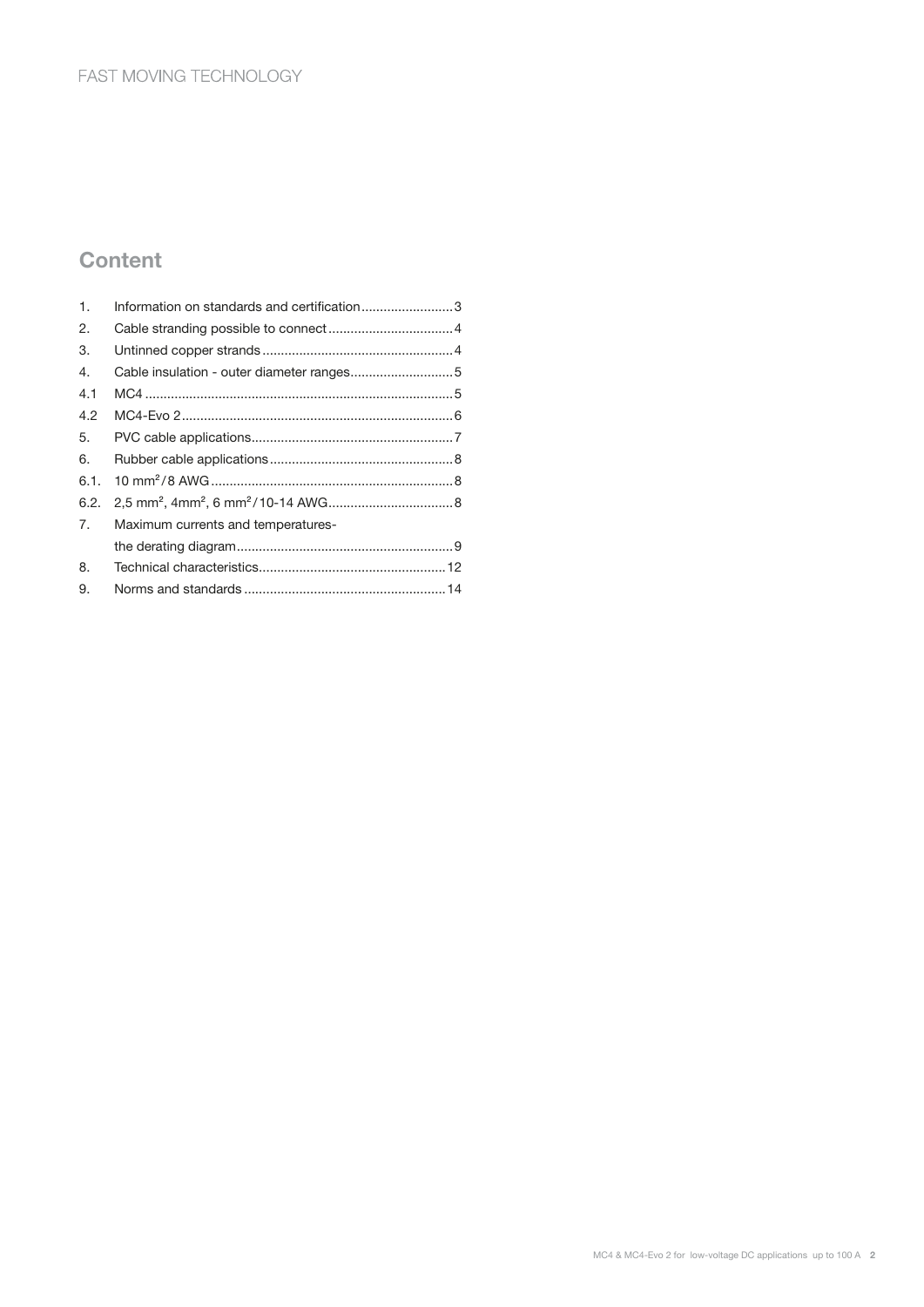# <span id="page-2-0"></span>1. Information on standards and certifications

MC4 & MC4-Evo 2 connectors and panel receptacles offer a cost-effective, high-quality solution for low voltage DC applications up to 1500 V, 100 A and 10 mm²/8 AWG cable.

This description report offers technical information for non-PV application of:



PV-ADB4-EVO 2/... MA285



The following information describes possible cable types on which the connectors might be used in low-voltage DC applications regarding cable stranding, diameter range and limiting temperatures. Further, current ratings with respect to ambient temperature (derating diagrams) are given. The products' assembly instructions (as listed above) are valid for non PV cables as well and have to be followed.

## For general low-voltage DC applications the products fulfill the requirements of IEC 61984:2008 (Connectors – Safety requirements and tests).

Further, the technical performance of the connectors is TÜV certified according to IEC 62852:2014 (Connectors for DCapplication in photovoltaic systems - Safety requirements and tests). At UL, the connectors are certified according to UL 6703:2014 (Standard for Connectors for Use in Photovoltaic Systems). This high-level PV certification outperforms the general industry level requirements of IEC 61984:2008, UL 1977 and is beyond most known general industry level standards (UL 2237, UL 2238, UL 486A/B, etc.). These TÜV and UL certifications, however, are only valid when the respective PV cables are mounted. Also the UR sign on the connectors is only valid for certified PV cables attached as described in the assembly instructions (MA231, MA275, MA273, MA285).

#### Summary:

- The connectors are suitable for use with other cable types in lieu of PV cables
- For the use in systems outside of photovoltaics, no PV-specific certification is applicable
- In this case connectors perform according to IEC 61984:2008 (Connectors - Safety requirements and tests).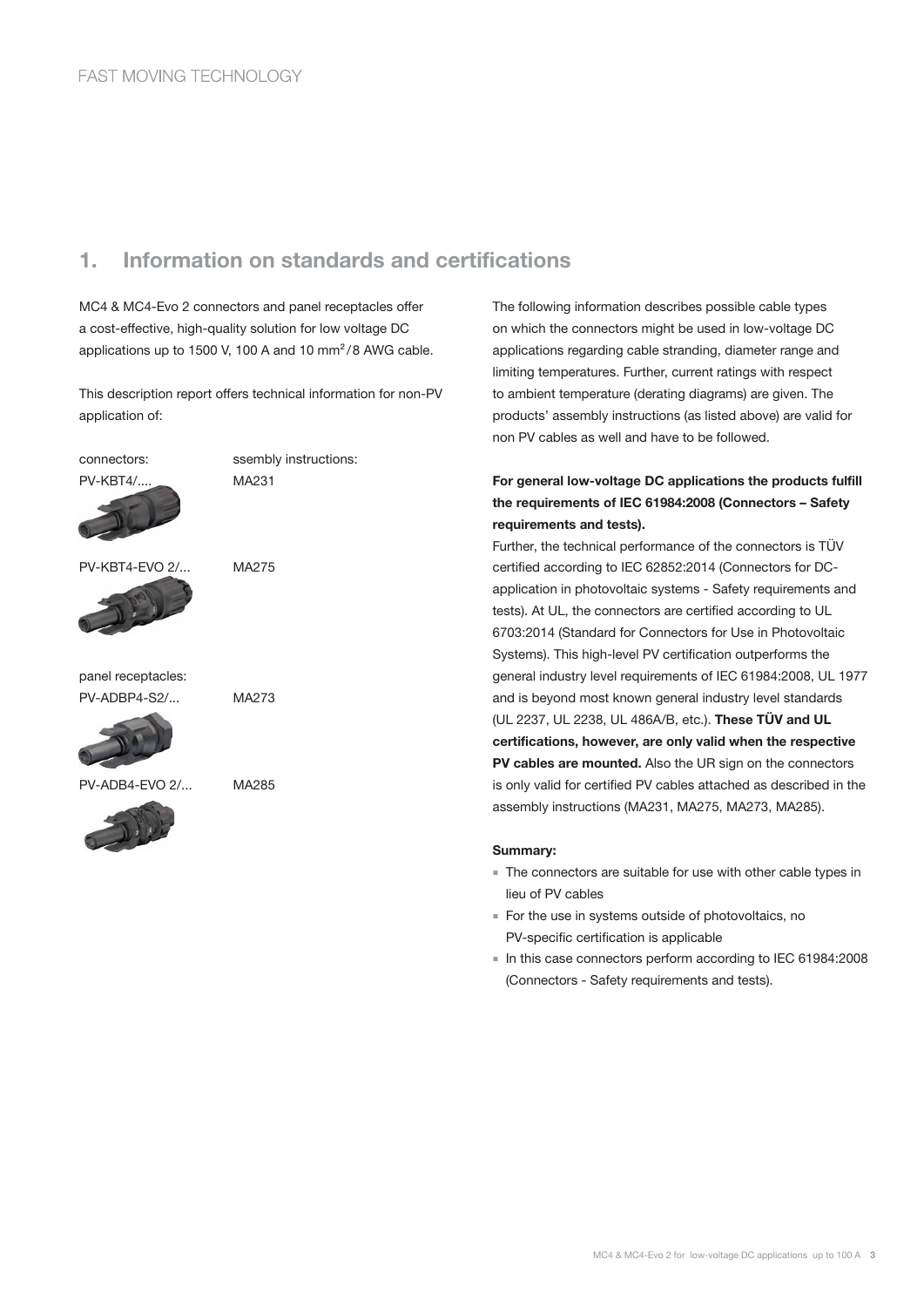## <span id="page-3-0"></span>2. Cable stranding possible to connect

|                            |                                                                                                                         | MC <sub>4</sub>                             | MC4-Evo 2                                    |
|----------------------------|-------------------------------------------------------------------------------------------------------------------------|---------------------------------------------|----------------------------------------------|
| Range mm <sup>2</sup> /AWG |                                                                                                                         | 2.5 mm <sup>2</sup> -10 mm <sup>2</sup>     | 14 AWG-8 AWG                                 |
| Stranding range            | 2.5 mm <sup>2</sup> /14 AWG<br>$4 \text{ mm}^2/12$ AWG<br>$6 \text{ mm}^2/10 \text{ AWG}$<br>$10 \text{ mm}^2$<br>8 AWG | $19-49$<br>19-56<br>19-78<br>56-78<br>7-168 | 19-49<br>19-56<br>19-105<br>19-168<br>19-168 |

Cables in the range of 2.5 mm²-10 mm² (12 AWG-8 AWG) can be applied for such application. Cable stranding must be Class 5 according to IEC 60228.

## <span id="page-3-1"></span>3. Untinned copper strands

Tinned copper strands can be connected with all metal parts.

Untinned copper strands:

For untinned copper strands of 10 mm<sup>2</sup>/8 AWG, the round crimp MC4 PV-KXT4/8II-UR shall be used (cables of other diameters need to have tinned copper strands in order to be connected to the respective metal parts).

In case of blanc, i.e. untinned, copper strands, it has to be assured that the crimping area on the cable strands is free of oxides and dirt when crimping.

To ensure long-term stable crimping, please submit the cable specification to the Stäubli Electrical Connectors Engineering team for evaluation. We offer support in qualifying cable for customer applications.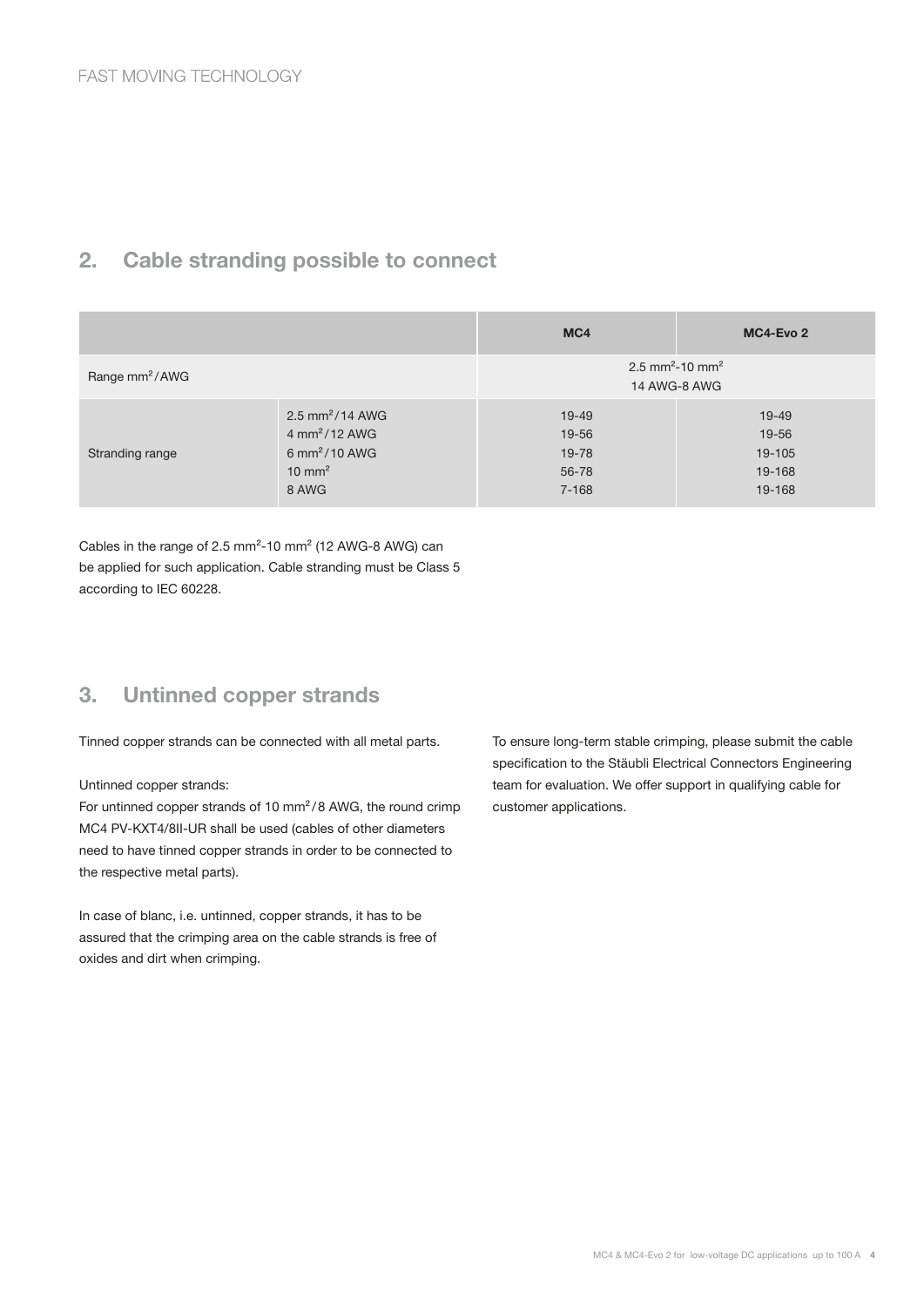# <span id="page-4-0"></span>4. Cable insulation-outer diameter ranges (regarding the cable gland)

The following table shows the outer diameter ranges for connectable cables as well as the respective sealing element of the connector.

|                            | MC <sub>4</sub>                                                      | $MC4$ -Evo 2                                      |
|----------------------------|----------------------------------------------------------------------|---------------------------------------------------|
| Cable outer diameter range | DZER6: 4.7 mm-6.2 mm<br>DZER7: 5.7 mm-7.4 mm<br>DZER9: 6.0 mm-8.8 mm | Seal DI: 4.7 mm-6.4 mm<br>Seal DII: 6.4 mm-8.4 mm |

## <span id="page-4-1"></span>4.1 MC4

#### Selection of connector configuration

| A: ø range of the<br>cable [mm] | <b>Conductor cross section</b>             |                                   |                                   |                   |                   |
|---------------------------------|--------------------------------------------|-----------------------------------|-----------------------------------|-------------------|-------------------|
|                                 | $1.5/2.5$ mm <sup>2</sup><br><b>14 AWG</b> | $4 \text{ mm}^2$<br><b>12 AWG</b> | $6 \text{ mm}^2$<br><b>10 AWG</b> | $10 \text{ mm}^2$ | 8 AWG             |
| Strandings                      | $19 - 49$                                  | 19-56                             | 19-78                             | 56-78             | $7 - 168$         |
| $4.7 - 6.2$                     | PV-KT4/2,5I                                | PV-KT4/6I                         | PV-KT4/6I                         |                   |                   |
| $5.7 - 7.4$                     | PV-KT4/2,5X                                | PV-KT4/6X                         | PV-KT4/6X                         |                   |                   |
| $6.0 - 8.8$                     | PV-KT4/2,5II                               | <b>PV-KT4/6II</b>                 | <b>PV-KT4/6II</b>                 | <b>PV-KT4/8II</b> | <b>PV-KT4/8II</b> |
| b: Control dimension            | $\sim$ 3 mm                                | $\sim$ 5 mm                       |                                   | $~1.4$ mm         |                   |



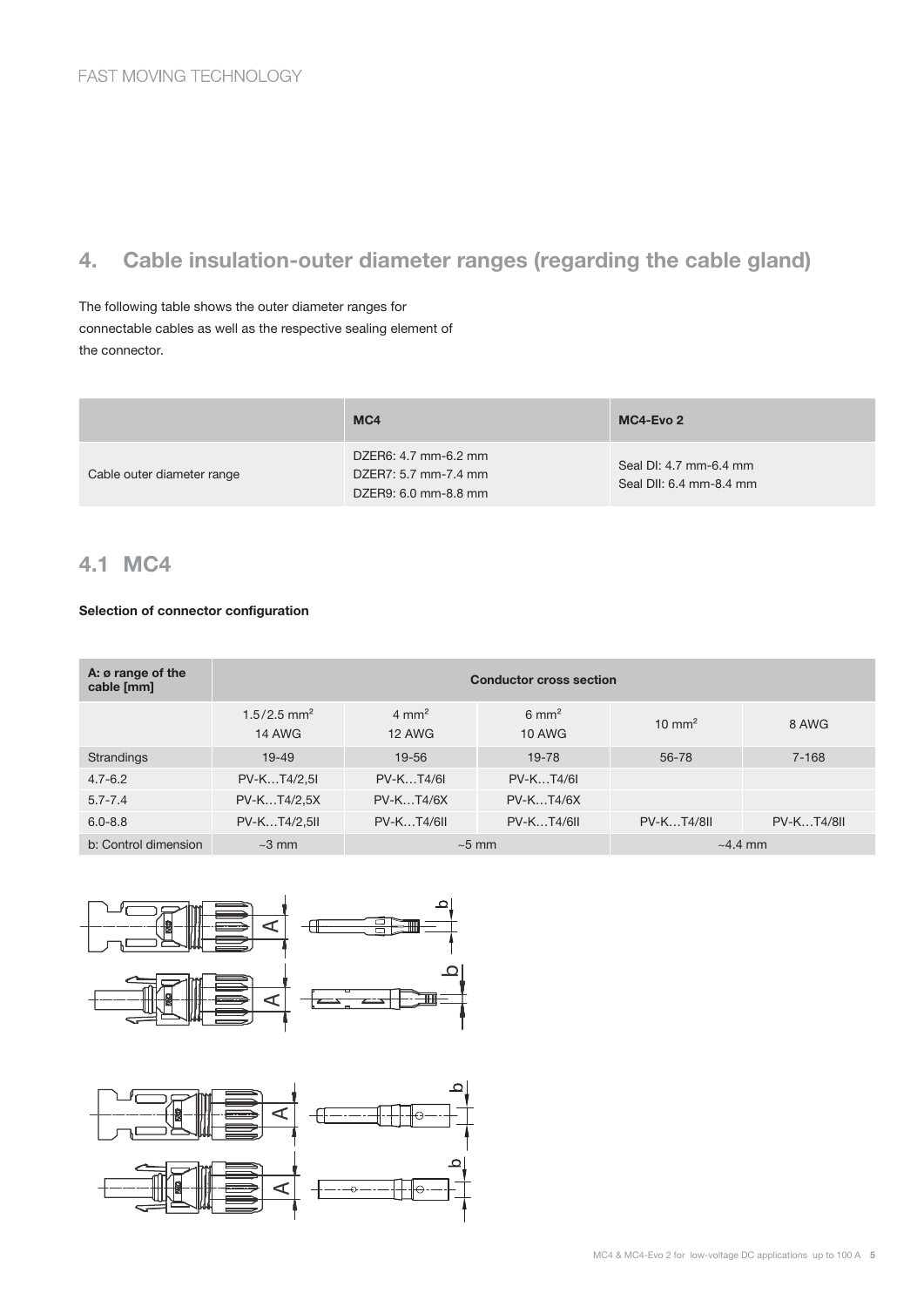# <span id="page-5-0"></span>4.2 MC4-Evo 2

#### Selection of the connector type

Chose the isolation and connector type that is suitable for your application.

| b: Control measure | <b>Conductor cross section</b> | A: ø range of the cable (mm) |                         |
|--------------------|--------------------------------|------------------------------|-------------------------|
| mm                 | mm <sup>2</sup><br><b>AWG</b>  | $4.7 - 6.4$                  | $6.4 - 8.4$             |
|                    |                                | <b>Type</b>                  |                         |
| $\sim$ 3           | $1.5 - 2.5$<br>14              | PV-KT4-EVO 2/2,5I            | PV-KT4-EVO 2/2,5II      |
| $~\sim 5$          | $4 - 6$<br>12/10               | PV-KT4-EVO 2/6I              | <b>PV-KT4-EVO 2/6II</b> |
| ~1.2               | 8<br>10                        |                              | PV-KT4-EVO 2/10II       |
|                    |                                | DI                           | <b>DII</b>              |

Maroon







Grey

Usable seals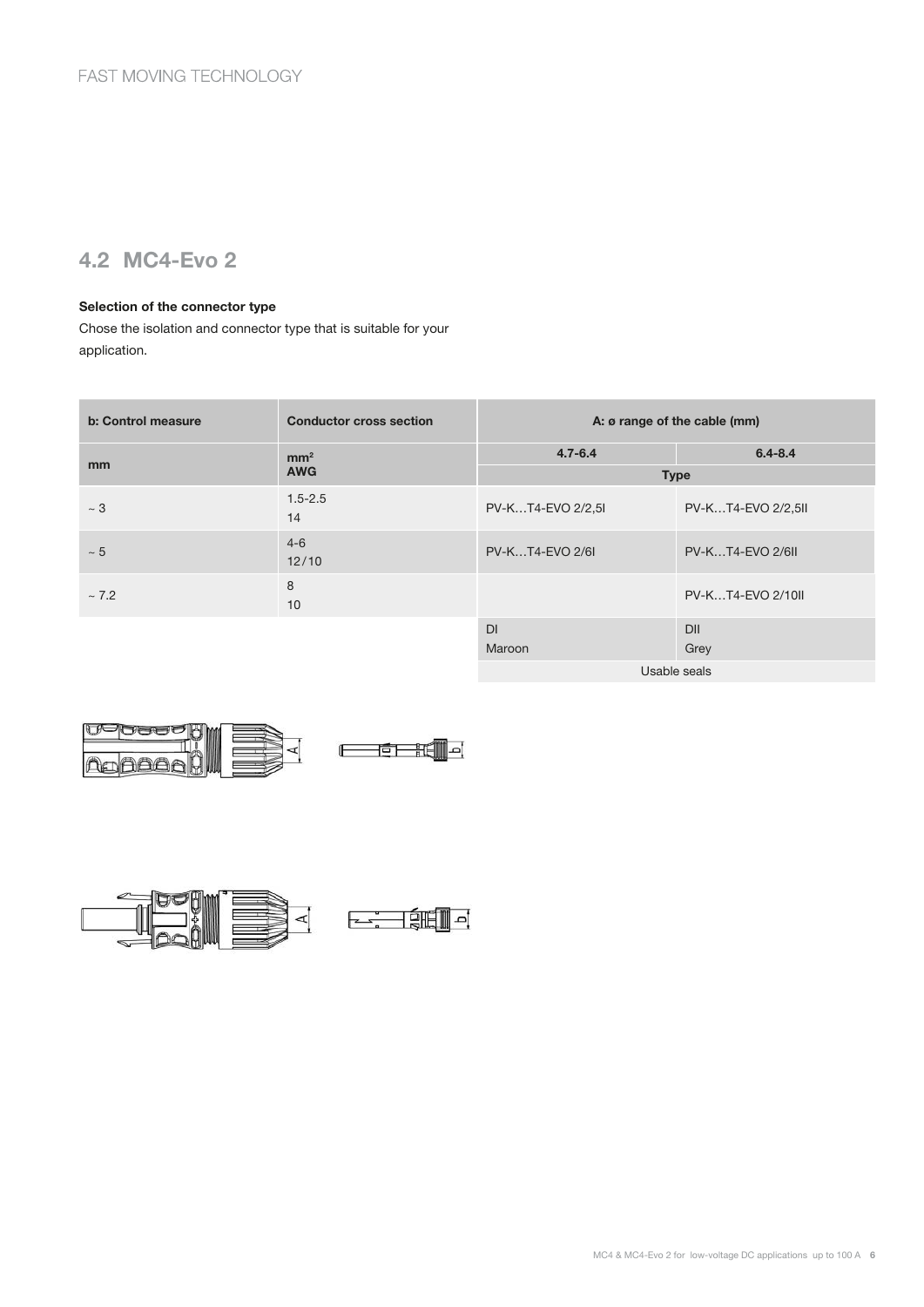## FAST MOVING TECHNOLOGY

## <span id="page-6-0"></span>5. PVC cable applications

For safety reasons Stäubli prohibits the use of PVC cables. Cables made from PVC can be connected to MC4-Evo 2 since the insulation material of the connector (Polyamide) is suitable to



PV-KBT4-EVO 2/… PV-KST4-EVO 2/…

#### Example:

H07VK according to EN 50525-2-31:2011, Part 2-31: Power cables for general applications - Conductor and wiring lines with thermoplastic PVC insulation.

be connected to PVC. PVC cables usually have an upper limiting temperature of 70 °C, in fixed installations sometimes 80 °C.



Exemplary application areas of PVC cables:

- Control devices, e. g. machine tools
- Flow and assembly lines, conveyor systems, production lines
- Plant engineering, switchgear cabinet construction, control engineering
- Communication technology equipment, data processing
- Electrical engineering, installation and packaging technology
- Iron and steel production industry, chemical industry, textile
- Automotive industry, automation technology, press and mold construction
- Printing and paper machine construction
- Household appliances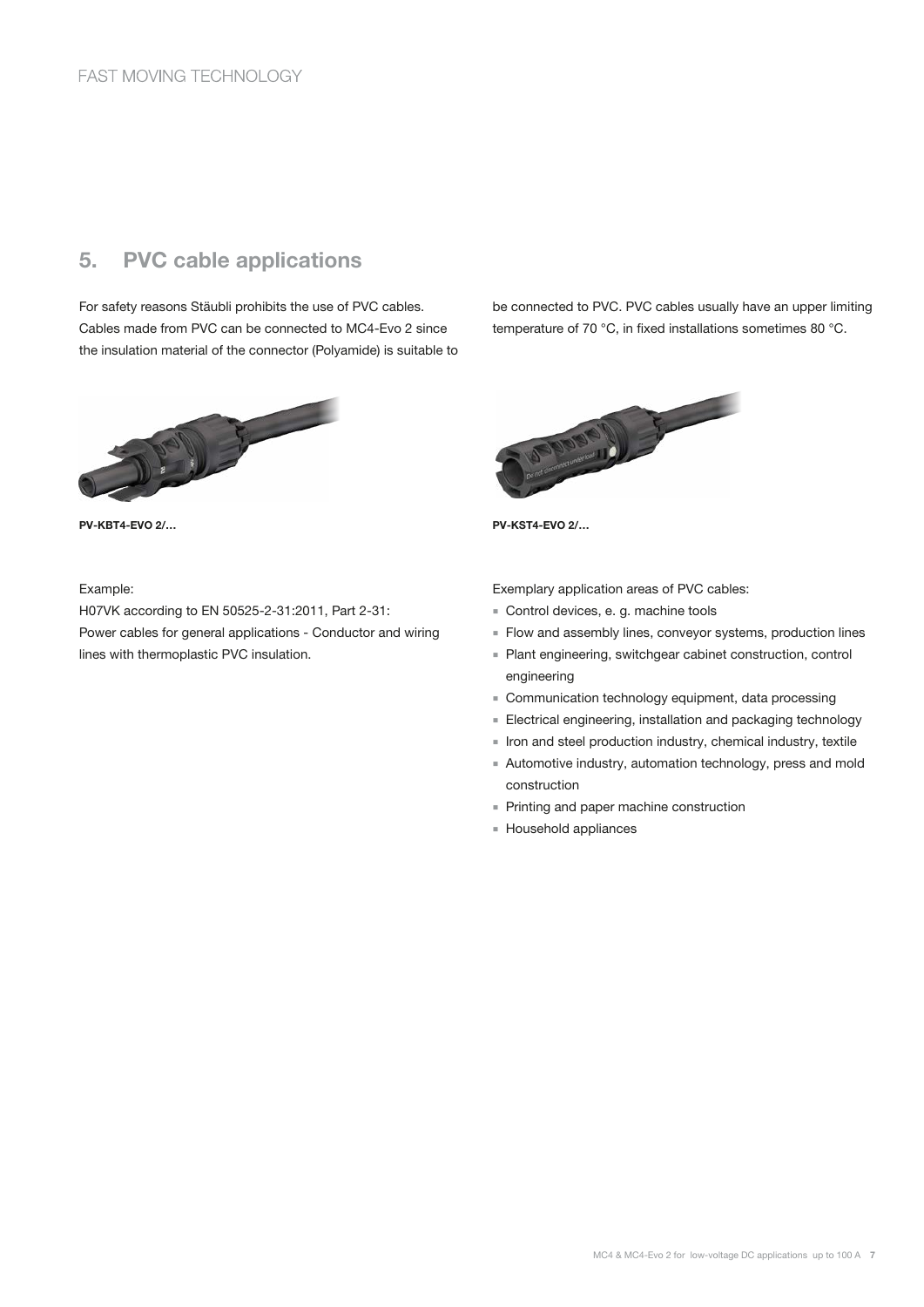## <span id="page-7-0"></span>6. Rubber cable applications

Rubber cable (usual upper limiting temperature: 90 °C) can be connected to MC4 or MC4-Evo 2. For example: NSGAFÖU cable according to VDE 0250 T 602

# <span id="page-7-1"></span>6.1. 10 mm²/8 AWG

The round crimp metal part of the MC4 named PV-KST /KBT4 / 8II-UR is suitable for 8 AWG or 10 mm² cables. The max. outer diameter of the cable insulation is limited by the sealing to 8.8 mm.

with nominal voltage of at least U0/U: 1.8/3 kV (short circuit safe and grounded wiring up to 1000 V according to VDE 0100 T520 and VDE 0298 T 3).

(A H07RNF 10mm² according to DIN EN 50525-2-21 /VDE 0285-525-2-21:2012-01 is 9.7 mm outer diameter, so H07RNF can only be used up to 6 mm²)



PV-KBT4/8II-UR

PV-KST4/8II-UR

# <span id="page-7-2"></span>6.2. 2,5 mm², 4mm², 6 mm²/10-14 AWG

2.5/4/6 mm² (10-14 AWG) rubber cable (usual upper limiting temperature: 90 °C) can be connected to MC4 or MC4-Evo 2. e. g. NSGAFÖU cable according to VDE 0250 T 602 with nominal voltage of at least U0/U: 1.8/3 kV (short circuit safe and earthing safe wiring up to 1000 V according to VDE 0100 T520 and VDE 0298 T 3) or H07RNF according to DIN EN 50525-2- 21/VDE 0285-525-2-21:2012-01).



PV-KBT4/2,5…/PV-KBT4/6… PV-KST4/2,5…/PV-KST4/6…





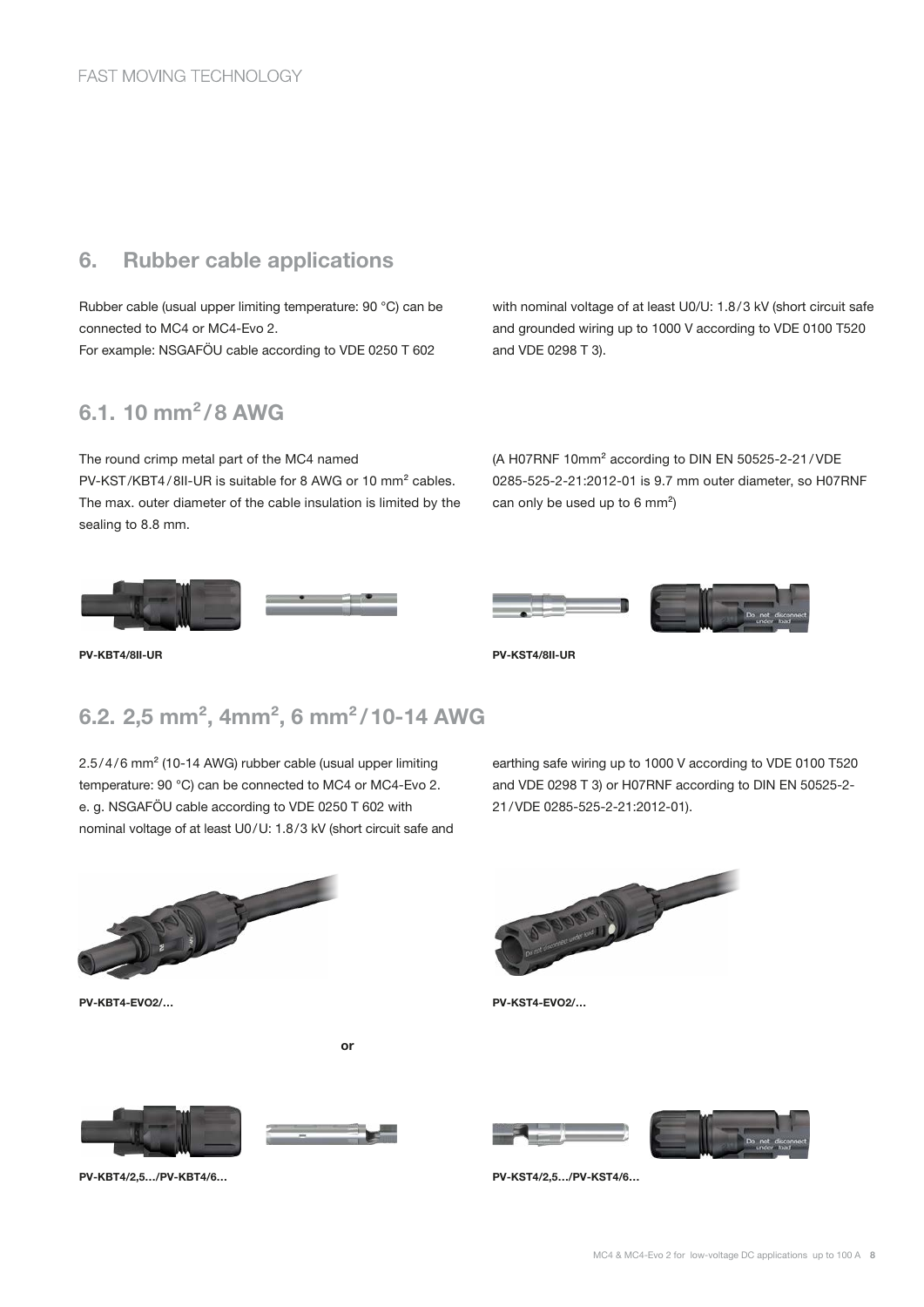## <span id="page-8-0"></span>7. Maximum currents and temperatures - the derating diagram

#### The derating diagram is valid for the

| connectors:        | assembly instructions |
|--------------------|-----------------------|
| <b>PV-KBT4/</b>    | MA231                 |
| PV-KBT4-EVO 2/     | MA275                 |
|                    |                       |
| panel receptacles: |                       |
| $PV$ -ADBP4-S2 $/$ | MA273                 |
| PV-ADB4-EVO 2/     | MA285                 |

The current capacity has been evaluated according to IEC 60512-5-2:2002 (with a derating factor of 0,9) and IEC 60364-5-52:2009.

The derating diagram specifies the maximum current at respective ambient temperatures. Operation of the connector is limited by a maximum component temperature (ambient temperature plus heating from current flow). This maximum admissible temperature is 105 °C inside of the connector.

Typical ambient temperatures in industrial applications are between 30 °C and 50 °C.

Beware: Hot surfaces of the connector and attached cables are possible (> 65 °C maximum temperature of touchable surfaces). Please note that in some switchgear applications the maximum temperature of touchable surfaces is limited to 65 °C (touchable/susceptible to manipulation) according to IEC 60947-1 (Low-voltage switchgear and control gear - Part 1: General rules). Depending on the application, it has to be checked whether this requirement applies.



The derating diagram is valid for attached cables with 90 °C admissible temperature or higher. If cables with a temperature rating < 90 °C is used, the derating of the cable has to be considered.

Possible examples of cables:

- PVC cable: H07V-K 10 mm²: 70 °C
- Rubber cable: NSGAFÖU 1.8/3 kV 10 mm<sup>2</sup>: 90 °C
- PV cable: FLEX-SOL-EVO-DX 10 mm<sup>2</sup>: 120 °C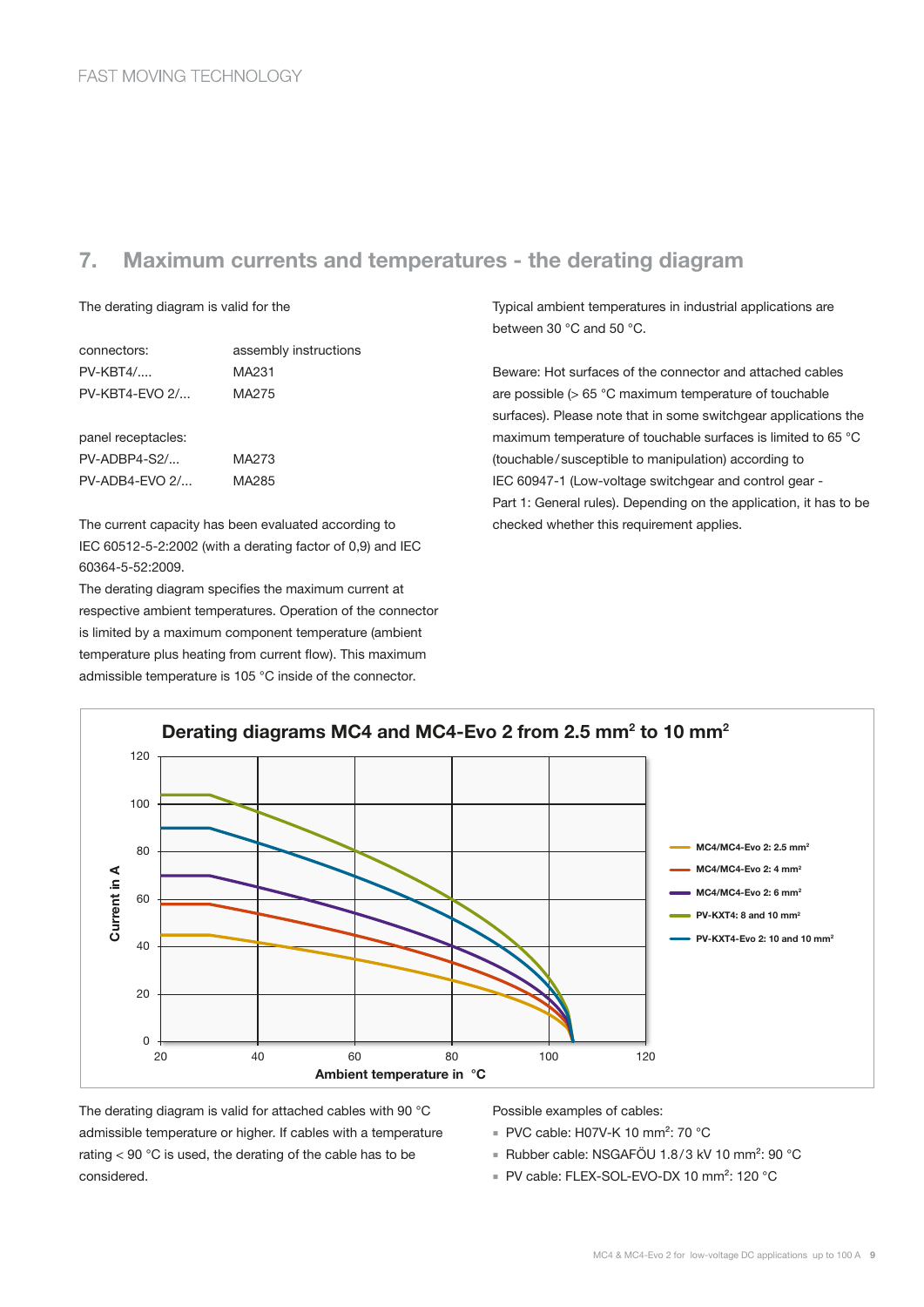## The current values of the diagram for 2.5 mm<sup>2</sup>, 4mm<sup>2</sup> und 6mm<sup>2</sup> are shown in the following table:

## Rated currents at respective ambient temperatures for MC4 and MC4-EVO 2

|                     | cable cross section   |                  |                  |  |
|---------------------|-----------------------|------------------|------------------|--|
| Ambient temperature | $2.5$ mm <sup>2</sup> | $4 \text{ mm}^2$ | $6 \text{ mm}^2$ |  |
| 30 °C               | 42                    | 55               | 70               |  |
| 40 °C               | 39                    | 51               | 65               |  |
| 50 °C               | 36                    | 47               | 60               |  |
| 60 °C               | 32                    | 43               | 54               |  |
| 70 °C               | 28                    | 38               | 48               |  |
| 80 °C               | 24                    | 32               | 40               |  |
| 90 °C               | 19                    | 25               | 31               |  |

## The following table shows rated currents with respect to cross sections and cable types:

| Maximum admissible current in Ampere for $T_{\text{AMB}}$ = 30 °C for 2.5 mm <sup>2</sup> to 10 mm <sup>2</sup> |        |             |                 |                       |  |
|-----------------------------------------------------------------------------------------------------------------|--------|-------------|-----------------|-----------------------|--|
| Max admissible tempera-<br>ture of attached cable                                                               |        | 70 °C cable |                 | 90 °C cable or higher |  |
| Connector                                                                                                       | MC4    | MC4-Evo 2   | MC <sub>4</sub> | MC4-Evo 2             |  |
| $2.5 \text{ mm}^2 / 14 \text{ AWG}$                                                                             |        | 32A         |                 | 42 A                  |  |
| 4.0 mm <sup>2</sup> /12 AWG                                                                                     | 42 A   |             | 55 A            |                       |  |
| 6.0 mm <sup>2</sup> /10 AWG                                                                                     | 54 A   |             |                 | 70 A                  |  |
| $10 \text{ mm}^2/8$ AWG                                                                                         | $85A*$ | 80 A        | 104 $A^*$       | 90 A                  |  |

\* 8II-UR version for 10 mm²/8 AWG: measured derating, smaller diameters calculated according to IEC 60364-5-52:2009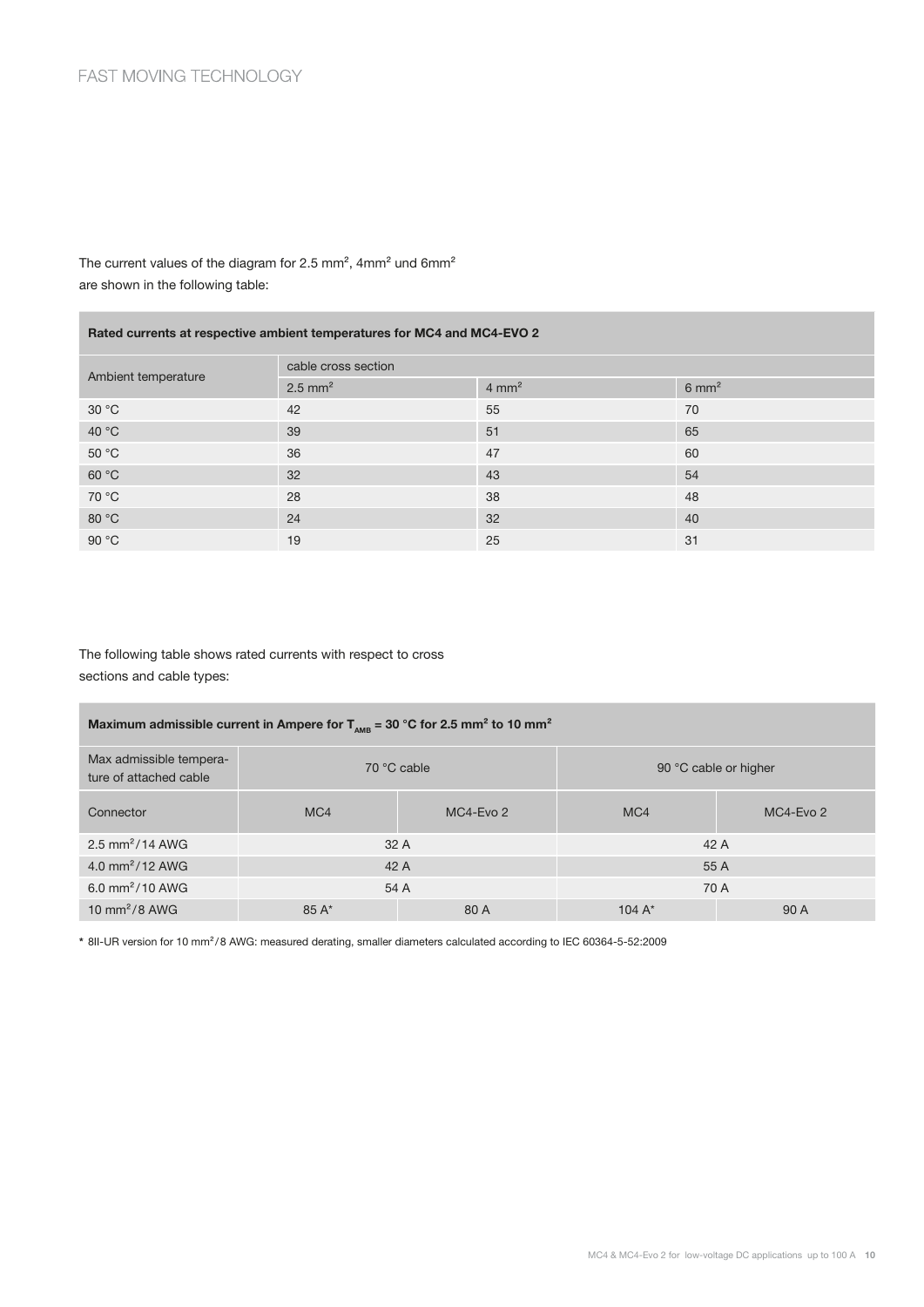The following tables display the rated currents for MC4 and for MC4-Evo 2 for the largest possible cable -10 mm²/8 AWGat different temperatures with respect to cable temperature rating

70 °C or > 90 °C, and for keeping touchable surfaces cooler than 65 °C. Note: Maximum ambient temperature for the connectors is specified to 85 °C.

| MC4<br><b>PV-KXT4/8</b> | Maximum admissible current in Ampere for |                |                       |
|-------------------------|------------------------------------------|----------------|-----------------------|
| Ambient temperature     | Touchable surface<br>< 65 °C             | 70 °C cable    | 90 °C cable or higher |
| 30 °C                   | 80                                       | 85             | 104                   |
| 40 °C                   | 65                                       | 74             | 95                    |
| 50 °C                   | 41                                       | 58             | 88                    |
| 60 °C                   | 14                                       | 30             | 81                    |
| 65 °C                   | $\Omega$                                 | 15             | 77                    |
| 70 °C                   |                                          | $\overline{0}$ | 72                    |
| 80 °C                   |                                          |                | 61                    |
| 90 °C                   |                                          |                | 41                    |

| MC4-Evo 2           | Maximum admissible current in Ampere for |             |             |                        |
|---------------------|------------------------------------------|-------------|-------------|------------------------|
| Ambient temperature | Touchable surface<br>< 65 °C             | 70 °C cable | 90 °C Cable | 120 °C cable or higher |
| 30 °C               | 86                                       | 80          | 90          | 90                     |
| 40 °C               | 72                                       | 68          | 83          | 83                     |
| 50 °C               | 53                                       | 58          | 76          | 77                     |
| 60 °C               | 18                                       | 30          | 67          | 70                     |
| 65 °C               | $\mathbf 0$                              | 15          | 63          | 67                     |
| 70 °C               |                                          | $\Omega$    | 59          | 63                     |
| 80 °C               |                                          |             | 47          | 51                     |
| 90 °C               |                                          |             | 27          | 31                     |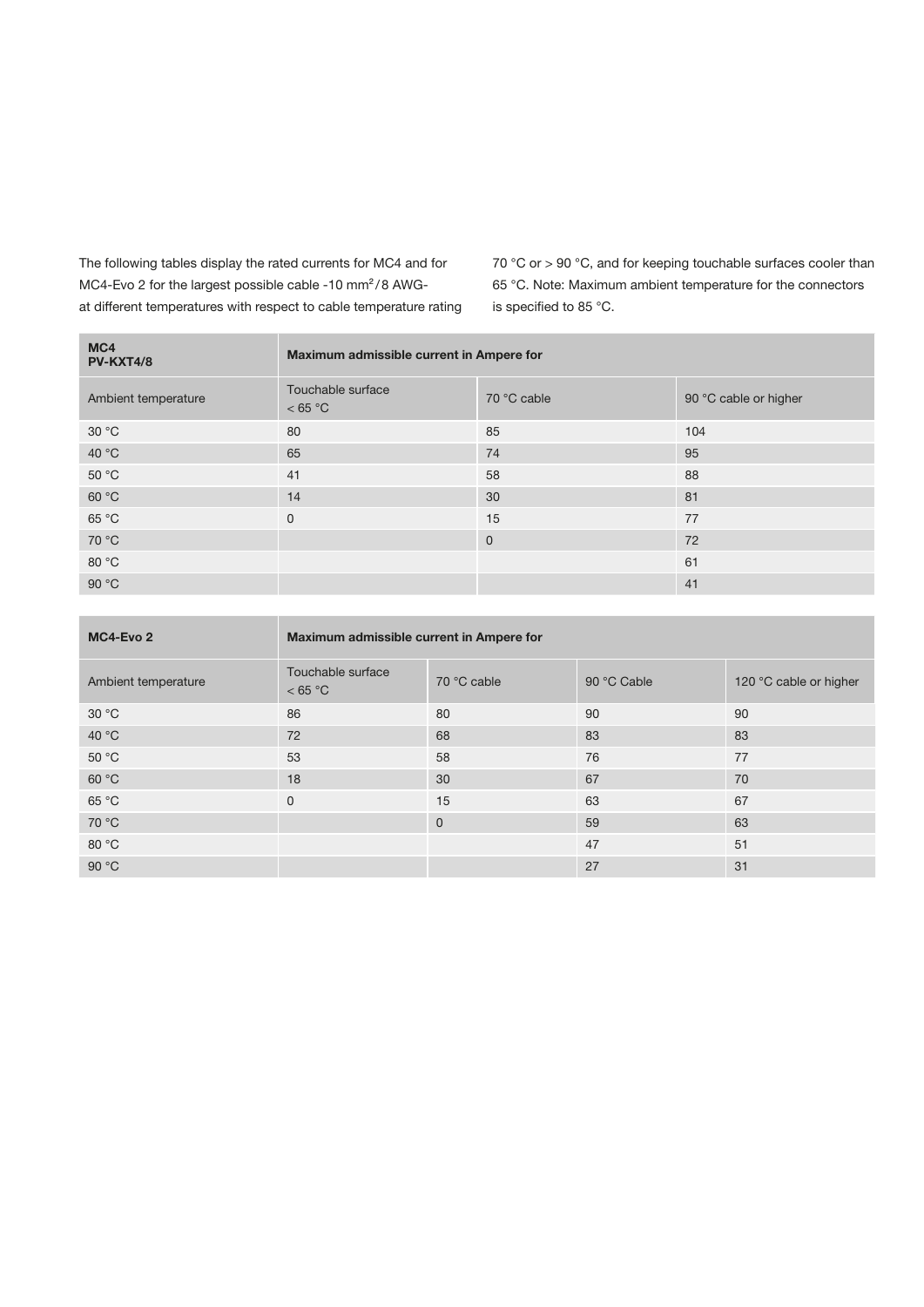# <span id="page-11-0"></span>8. Technical characteristics

## MC4 (PV-KBT4/… and PV-ADBP4-S2/…)

| Rated voltage                         | 1000 V DC                                                                                                                                                             |
|---------------------------------------|-----------------------------------------------------------------------------------------------------------------------------------------------------------------------|
| Rated current (30 °C)                 | $2.5 \text{ mm}^2 / 14 \text{ AWG}$ : 39 A<br>$4.0 \text{ mm}^2/12$ AWG:<br>51 A<br>$6.0 \text{ mm}^2 / 10 \text{ AWG}$<br>65 A<br>10.0 mm <sup>2</sup> /8 AWG: 104 A |
| Rated surge voltage                   | <b>12 kV</b>                                                                                                                                                          |
| Ambient temperature range             | $-40 °C+85 °C$                                                                                                                                                        |
| Upper limiting temperature            | 105 °C                                                                                                                                                                |
| Mating cycles                         | 100                                                                                                                                                                   |
| Degree of protection, mated           | <b>IP65</b>                                                                                                                                                           |
| unmated                               | IP <sub>2X</sub>                                                                                                                                                      |
| Overvoltage category/Pollution degree | CATIII/3                                                                                                                                                              |
| Contact resistance of plug connectors | $\leq$ 0.35 m $\Omega$                                                                                                                                                |
| Locking system                        | snap-in/locking type                                                                                                                                                  |
| Safety class                          | $\mathbf{II}$                                                                                                                                                         |
| Contact system                        | <b>MULTILAM</b>                                                                                                                                                       |
| Type of termination                   | Crimping                                                                                                                                                              |
| Contact material                      | Tin-plated copper                                                                                                                                                     |
| Warning                               | Do not disconnect under load                                                                                                                                          |
| Insulation material                   | PC/PA                                                                                                                                                                 |
| Flame class                           | <b>UL94-V0</b>                                                                                                                                                        |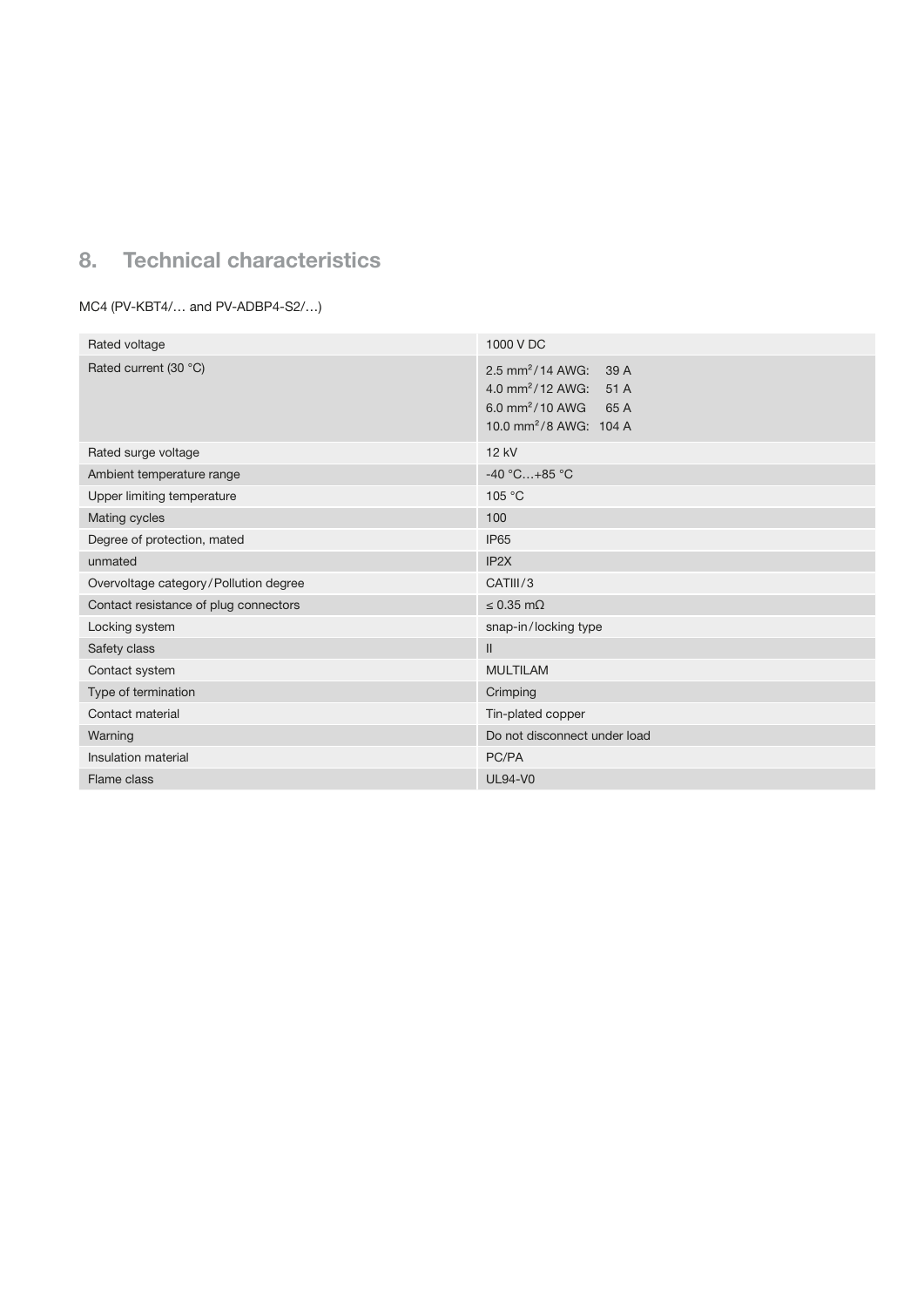### MC4-Evo 2 (PV-KBT4-EVO 2/… and PV-ADB4-EVO 2/…)

| Rated voltage                         | 1500 V DC                                                                                                                                                |
|---------------------------------------|----------------------------------------------------------------------------------------------------------------------------------------------------------|
| Rated current (30 °C)                 | 2.5 mm <sup>2</sup> /14 AWG:<br>39 A<br>4.0 mm <sup>2</sup> /12 AWG:<br>51 A<br>6.0 mm <sup>2</sup> /10 AWG<br>65 A<br>10.0 mm <sup>2</sup> /8 AWG: 90 A |
| Rated surge voltage                   | 16 kV                                                                                                                                                    |
| Ambient temperature range             | -40 °C+ 85 °C                                                                                                                                            |
| Upper limiting temperature            | 115 °C                                                                                                                                                   |
| Mating cycles                         | 100                                                                                                                                                      |
| Degree of protection, mated           | <b>IP65</b>                                                                                                                                              |
| unmated                               | IP <sub>2X</sub>                                                                                                                                         |
| Overvoltage category/Pollution degree | CATIII/3                                                                                                                                                 |
| Contact resistance of plug connectors | $\leq 0.35$ m $\Omega$                                                                                                                                   |
| Locking system                        | snap-in/locking type                                                                                                                                     |
| Safety class                          | $\mathbf{II}$                                                                                                                                            |
| Contact system                        | <b>MULTILAM</b>                                                                                                                                          |
| Type of termination                   | Crimping                                                                                                                                                 |
| Contact material                      | Tin-plated copper                                                                                                                                        |
| Warning                               | Do not disconnect under load                                                                                                                             |
| Insulation material                   | PA                                                                                                                                                       |
| Flame class                           | <b>UL94-V0</b>                                                                                                                                           |